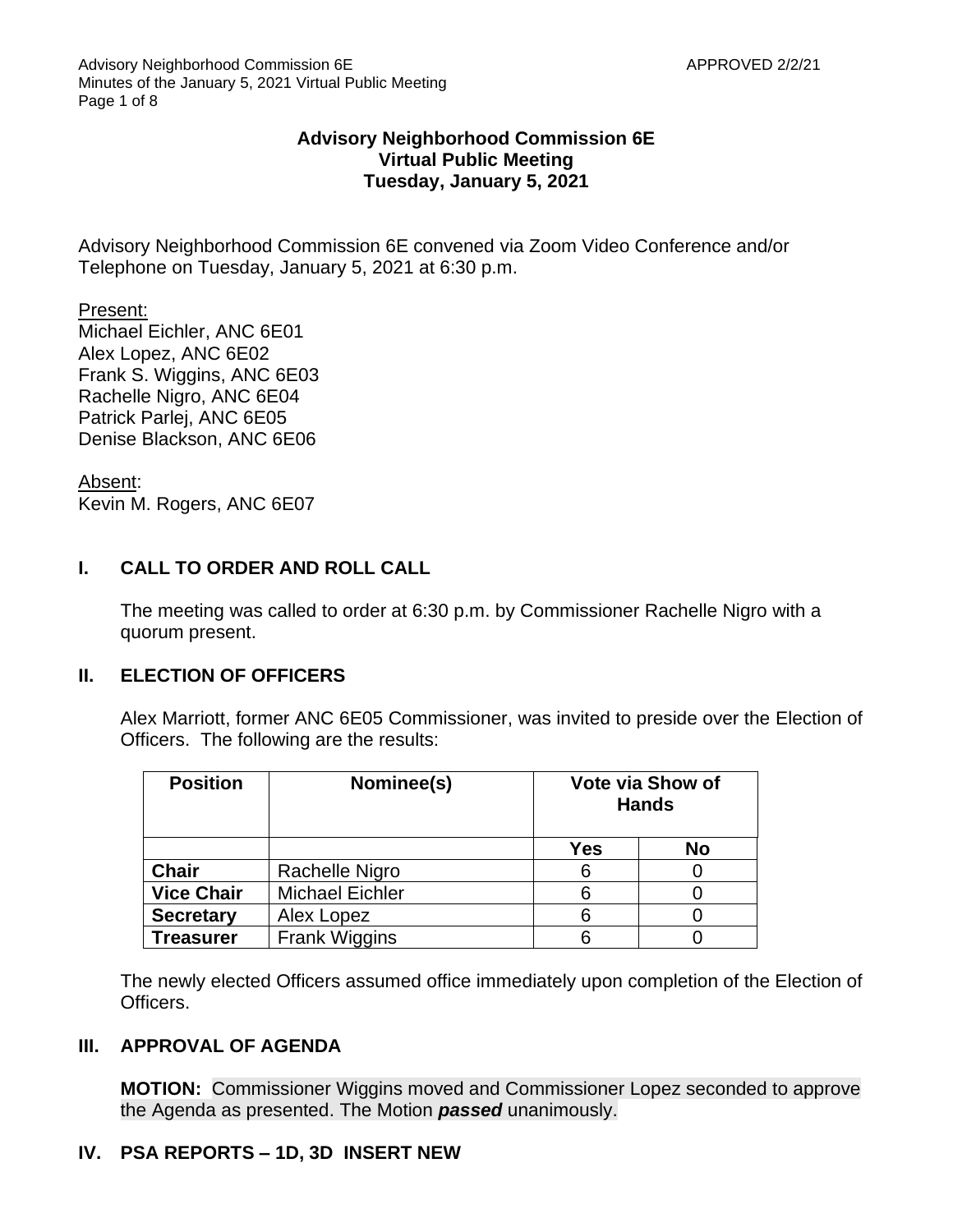**3D (PSA 308):** Lieutenant Michael Daee reported on crime for the past 30 days. There was an increase in robberies – an arrest was made on 12/28/20; there were six (6) car thefts – MPD reached out to Uber and Door Dash to instruct their drivers not to leave their vehicles running when making deliveries. He provided an update on the 11/19/20 shooting at 437 New York Avenue, NW and stated there was no specific target for the shooting. On 11/14/20, there was a shooting with one victim; on 11/20/20 there was an attempted robbery. Lt. Daee's contact info: [m.daee@dc.gov;](mailto:m.daee@dc.gov) phone: 202-702-9741.

**1D (PSA 103):** Lieutenant Daee reported on behalf of Captain Jonathan Dorrough who was unable to be present. He stated there was no change in crime over the past 30 days. There was one ADW at 53 L Street, NW on 12/16/20 where one person was shot at; there was another ADW at 99 H Street, NW on 12/9/20.

A question-and-answer period followed. Chair Nigro asked about shots fired on New Year's Day. Commissioner Eichler asked what MPD is doing to reduce auto thefts, for example, is it ticketing vehicles or giving warnings? Commissioner Eichler also stated he has been in communication with 3D's Cdr. Stuart Emerman about what protocols MPD is following in regard to non-emergency police vehicles blocking bike lanes. Commissioner Wiggins asked about what MPD is doing about package thefts.

## **V. REPORTS FROM COUNCILMEMBER ALLEN'S OFFICE AND MAYOR'S OFFICE OF COMMUNITY RELATIONS AND SERVICES (MOCRS)**

Naomi Mitchell of Councilmember Charles Allen's office congratulated the new and returning commissioners. The new commissioners and councilmembers were sworn in on Sunday, January 3, 2021. Two women were elected as councilmembers and this is the first year where there is a majority of female councilmembers. Councilmember Charles Allen was asked to continue as Chair of the Public Safety Committee and to head up a new committee on the COVID-19 pandemic recovery. He will be visiting ANCs in February and March. The Mayor and City Council have requested that DC residents avoid areas where protests will be taking place.

Talib Shakir, new Ward 6 Liaison for the Mayor's Office of Community Relations and Services (MOCRS), provided the following target dates for COVID-19 vaccinations: Week of January 11, 2021: DC residents 65 years of age or older; Week of January 25, 2021: Specific categories of essential workers, including public safety workers, grocery store workers, workers in Pre-K-12 educational settings and childcare settings; Week of February 1: DC residents with chronic medical conditions and other essential workers.

A question and answer period followed. Commissioner Lopez asked what the timeline is for vaccine distribution to the homeless, incarcerated individuals in DC jails and juveniles in detention facilities (Phase 1B). He was informed that DHS protocols will be maintained.

## **VI. DISCUSSION ABOUT DC PUBLIC LIBRARY FACILITIES MASTER PLAN; RENOVATION OF SHAW LIBRARY AND POTENTIAL CLOSURE OF NW ONE LIBRARY [6E01 AND 6E07]**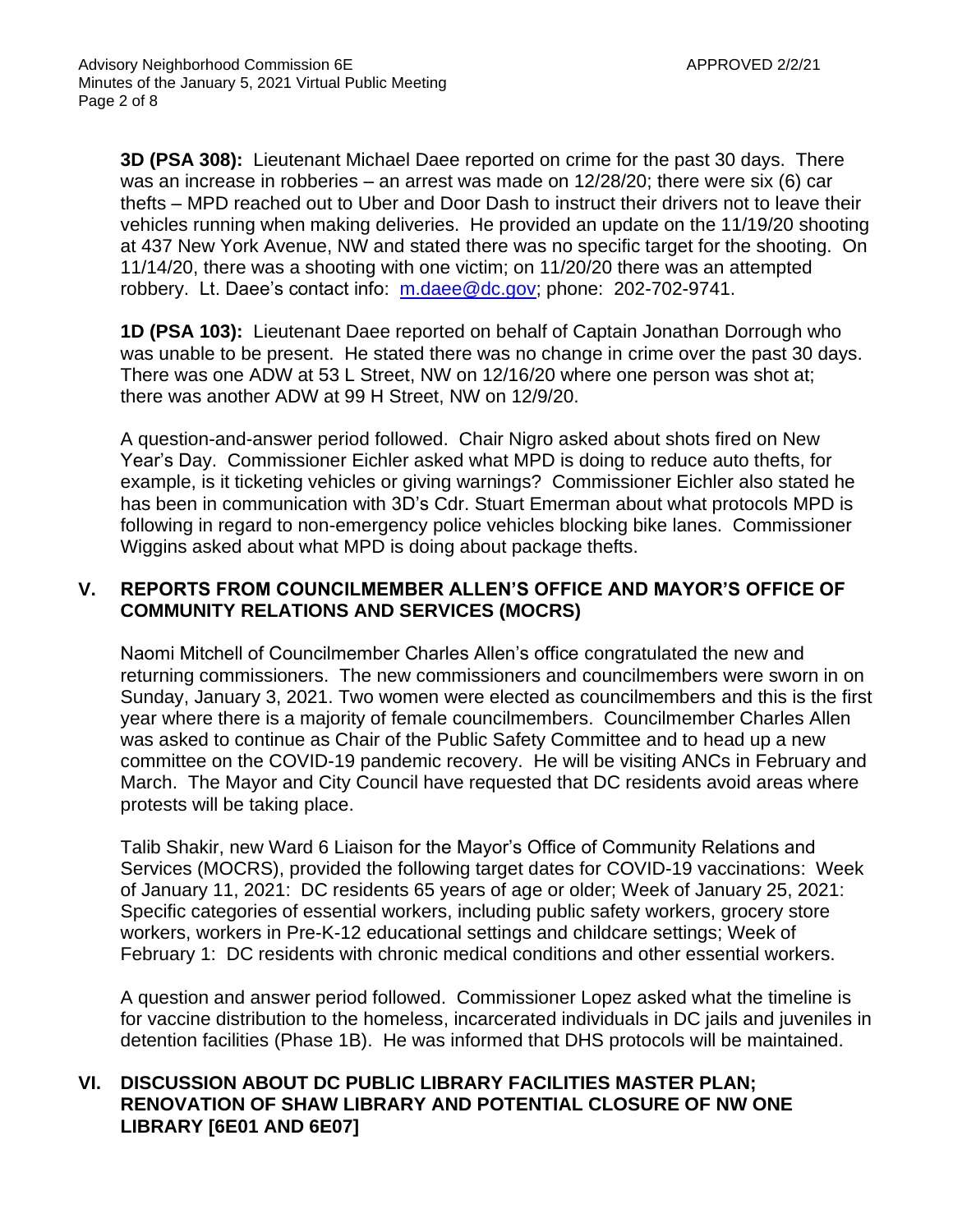Richard Reyes-Gavilan, Executive Director, DC Public Library, provided a PowerPoint presentation about the DC Public Library Facilities Master Plan 2021-2030, the first of its kind.

He stated the 10-year plan will: **(1)** Protect the investment made in DCPL's new buildings; **(2)** Adapt library interior spaces for the evolving needs of changing communities; and **(3)** grow the library system equitably and smartly. He noted, however, that the plan is not fixed and not inflexible, not funded, and will not move forward without broad support from community members and elected officials. Future neighborhood and site-level studies as well as community engagement will be required to determine project feasibility and identify specific sites as needed. He also stated it is not a financial plan nor a commitment by the Library or District to any specific project or other recommendation.

The Shaw Library is eligible for a systems renewal project in 4-6 years and a functional refresh in 1-3 years. The Northwest One Library is managed by the Department of General Services (DGS), not DCPL. There is a lack of meeting, study, and collaboration space, lack of program room, lack of separate spaces for adults, teens, and children and insufficient restrooms.

The presentation featured the current distribution of libraries highlighting proximity, small libraries and service gaps. It was noted that service gaps do not necessarily suggest a new library building is needed.

A comment period followed. Commissioner Eichler stated the library distribution map does not show population density around the green circles. Commissioner Blackson stated the Northwest One Library is used regularly on a daily basis by neighborhood residents and should not be shut down. Commissioner Lopez stated that while the Northwest One area is depleted of residents, the population estimates need to be revisited because of future planned development in that area. Commissioner Lopez questioned why, among the four small neighborhood libraries, only the Northwest One library was recommended for closure. Commission Lopez continued stating that the proposed closure of Northwest One does not address existing operational deficiencies at the library and would create a new service gap in a neighborhood that has been chronically underserved by DCPL. Commissioner Lopez observed that the Northwest One Library was a key piece of the Northwest One Redevelopment Plan and that the library is supported in both the current and the proposed revisions to the Comprehensive Plan.

#### **VII. METROPOLITAN WELLNESS CENTER (KINFOLK MEDICAL CANNABIS DISPENSARY): REQUEST FOR SUPPORT TO RELOCATE OPERATIONS FROM 409 8 TH STREET, SE TO 433 MASSACHUSETTS AVENUE, NW [6E05]**

Corey Barnette stated they have been in operation since the beginning of 2013 and have been operating in 850 square feet of attic space at 409 8<sup>th</sup> Street, SE. There have been no crime incidents involving the center itself. When asked, the center has cooperated with MPD by allowing access to its exterior cameras for investigations of crimes not related to the center. The center has a lot of disabled patients. It needs more than 850 square feet to operate. They had been looking for a building with separate entrances and approximately 2,500 – 4,000 square feet of space as well as street level access. They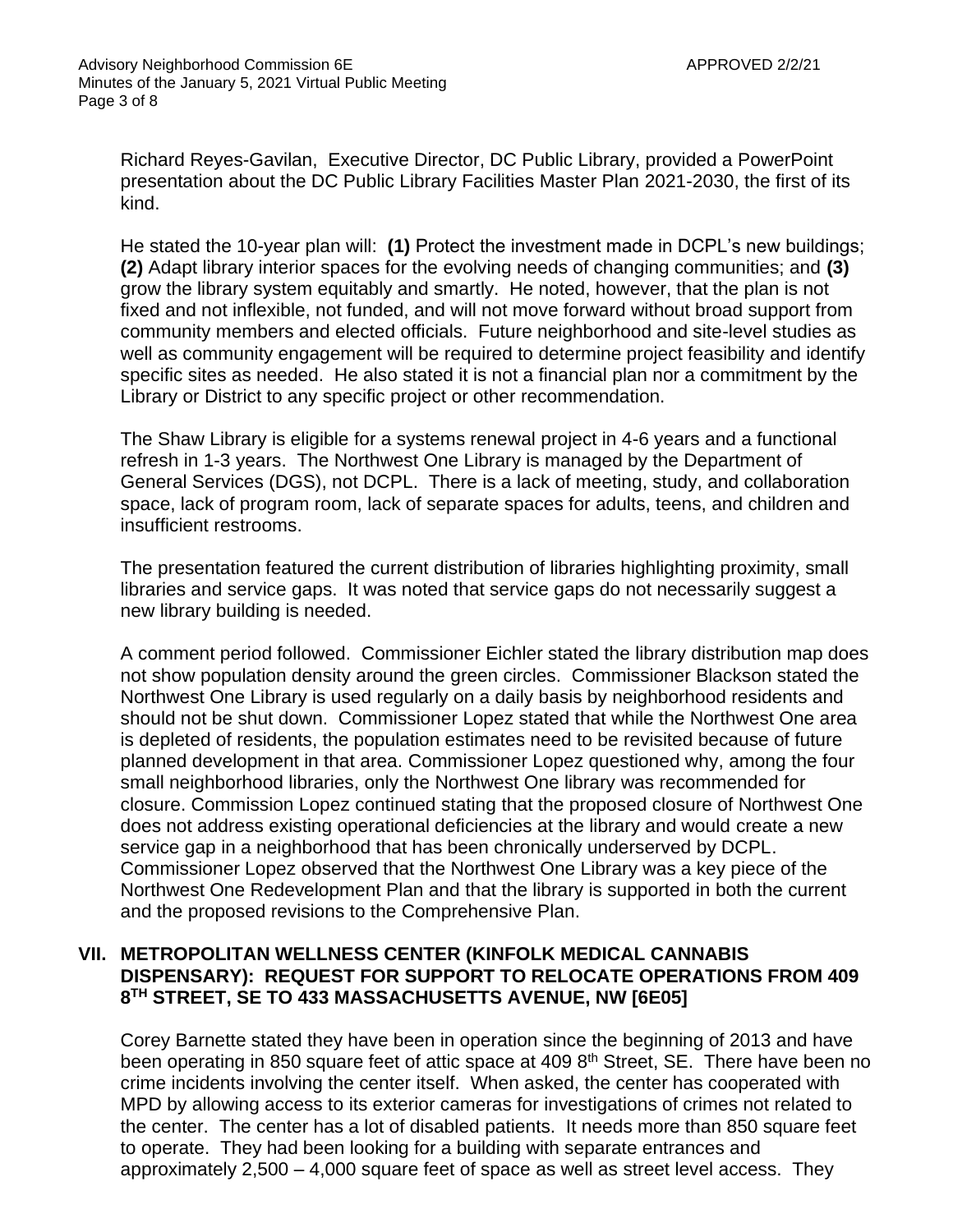found a building with the required space at 433 Massachusetts Avenue, NW and the plan is to move their operations there in February 2021. Commissioner Parlej stated he supports their request – they have cameras outside and they close at 8:00 p.m.

Alex Padro stated ANC 6E's ABC Licensing Committee met, received answers to its questions, and voted to support their transfer application.

**MOTION:** Commissioner Parlej moved and Commissioner Lopez seconded that ANC 6E *support* the request of Metropolitan Wellness Center (Kinfolk Medical Cannabis Dispensary) to relocate its operations from 409 8<sup>th</sup> Street, SE to 433 Massachusetts Avenue, NW and that said support be communicated in writing to ABRA. The Motion *passed* 5 yeas (Commissioners Eichler, Lopez, Nigro, Parlej, Blackson) – 0 nays – 1 abstention (Commissioner Wiggins).

## **VIII. 1400 7TH STREET, NW, GIANT OF MARYLAND LLC (STORE #2376): REQUEST FOR SUPPORT OF RENEWAL OF CLASS B/RETAIL-GROCERY AND A TASTING ENDORSEMENT [6E01]**

Representatives Present: Steve O'Brien; Timothy Baker

At its December 1, 2020 Public Meeting, ANC 6E protested the licensee's request based on the fact that there was no representative present and then Commissioner Padro's inability to get proper contact information from ABRA for the licensee. Alex Padro stated he will be sending a letter to ABRA requesting that ABRA reinstitute its process of providing ANCs with proper contact information for licensees. Steve O'Brien stated there has been only one issue with a sale to a minor over two years ago. He has not heard anything about complaints. ANC 6E's ABC Licensing Committee met and voted to withdraw its protest of the licensee's renewal request.

**MOTION:** Commissioner Eichler moved and Commissioner Blackson seconded that ANC 6E withdraw its protest for license renewal of 1400 7<sup>th</sup> Street, NW, Giant of Maryland LLC (Store #2376) and *support* their renewal request for a Class B/Retail-Grocery and a Tasting Endorsement license, said support to be communicated in writing to ABRA. The Motion *passed* unanimously.

# **IX. CAPITAL BIKESHARE FOR ALL – PRICING**

Lester Wallace reported that Capital Bikeshare has expanded its financial assistance programs. Their main source has been the Community Partners Program which was only specific to DC and Alexandria. Capital Bikeshare for All has expanded and is now available to residents ages 18 and older who qualify for a state or federal assistance program who live in DC, Arlington, VA, Alexandria, VA, Prince George's County, MD, Fairfax County VA, City of Falls Church, VA, and Montgomery County, MD. The annual membership fee is \$5.00 with unlimited rides and the first 60 minutes of each trip included.

A question and answer period followed.

# **X. DDOT INFORMATION ABOUT NEAR NORTHWEST III SAFETY AND MOBILITY STUDY COMMUNITY MEETING**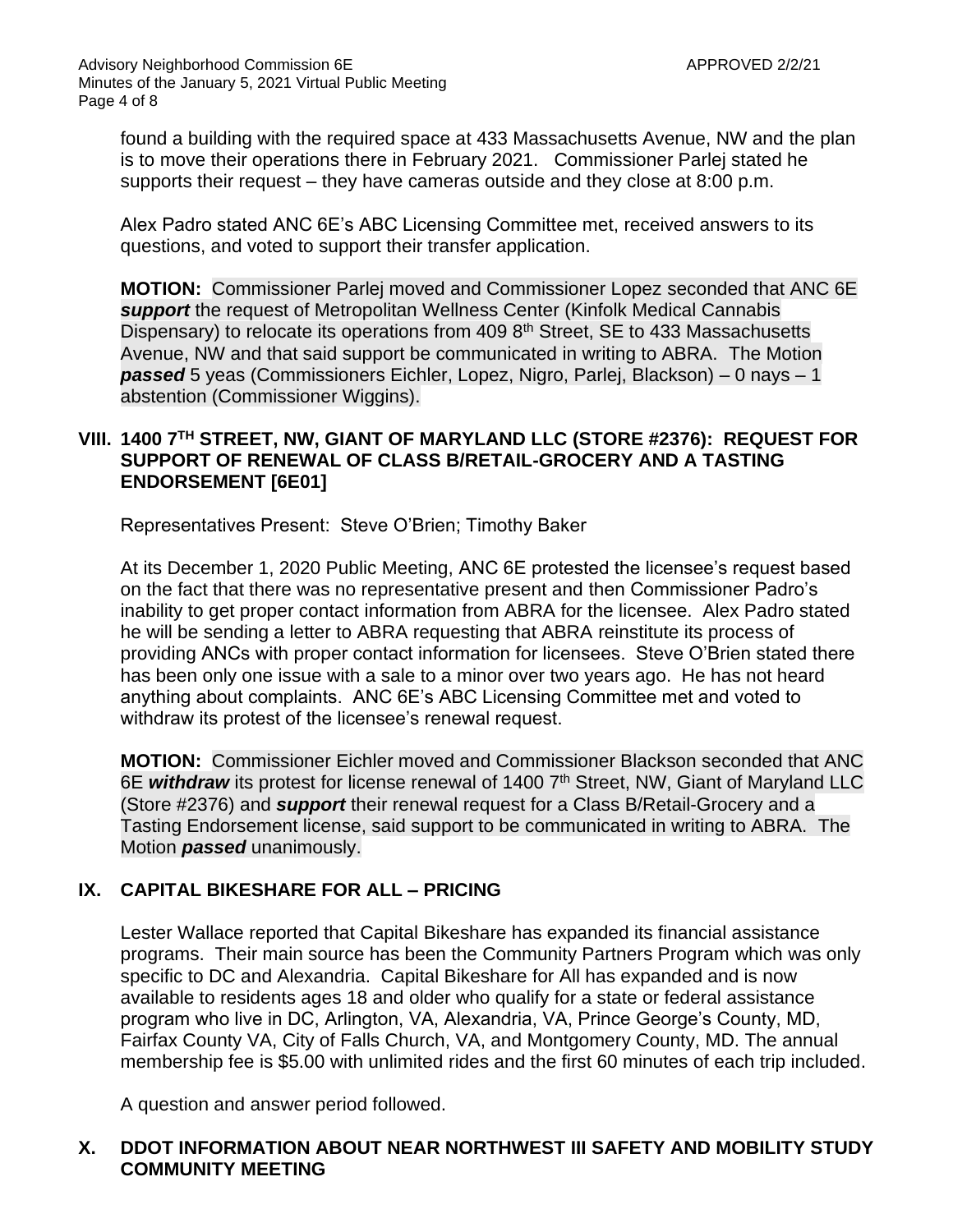Andrew DeFrank, DDOT Community Engagement Specialist, shared information that DDOT will kick-off the Near Northwest III Safety and Mobility Study with its first public meeting to be held on February 16, 2021. The Study seeks a proactive approach to address multimodal improvements at a local level. The study will focus on short-term recommendations for neighborhood roads that are easily implementable to improve safety and access for all people. The February public meeting DDOT will introduce the project, share data collected from existing resources, and provide opportunities for participants to share ideas.

Chair Nigro stated the public meeting should be heavily advertised. Commissioner Lopez stated the TAC is thinking about tactical interventions within the study area. The next TAC meeting is Tuesday, January 26, 2021.

## **XI. ANC 6E TRANSPORTATION ADVISORY COMMITTEE**

Commissioner Parlej introduced Commissioner Lopez to speak on the following:

### **o Update: Conversion of 4-1/2 Street, NW to One-Way Southbound between I Street and K Street, NW [6E05]**

On June 4, 2019, ANC 6E wrote to DDOT with the request to convert the 900 block of 4-1/2 Street NW between K Street NW and I Street NW from a Two-Way to a One-Way Southbound Street.

On December 28, 2020, the Mount Version Triangle Community Improvement District wrote to the TAC with a Statement of Need to Convert 4-1/2 Street NW to One Way Operations.

At its 12/29/20 meeting, the TAC voted to recommend that ANC 6E restate its support for the One-Way Conversion of 4-1/2 Street, NW to One Way Southbound between I and K Street, NW and communicate that to DDOT. The letter will mirror the June 4, 2019 letter sent to DDOT but without the verbiage regarding vertical speed controls and signage.

**MOTION:** Commissioner Parlej moved and Commissioner Lopez seconded that ANC 6E restate its support to Convert the 900 Block of 4-1/2 Street NW between K Street, NW and I Street NW from a Two-Way to a One-way Southbound Street and that this be communicated in writing to DDOT. The Motion *passed* unanimously.

### **o Request for Funding of North Capitol Street Concept Study in FY22 District Budget [6E06, 6E07]**

Commissioner Lopez stated North Capitol Street is dangerous to road users and does not serve residents or businesses. The TAC is working with transportation advocates and ANCs to try and get DDOT to take action on studies that have already been funded. He requested ANC 6E to sign on to a letter to the Mayor, Council, and the Directors of DDOT and OP to request funding in the FY22 District Budget for a concept study to re-imagine North Capitol Street and to provide a safe way for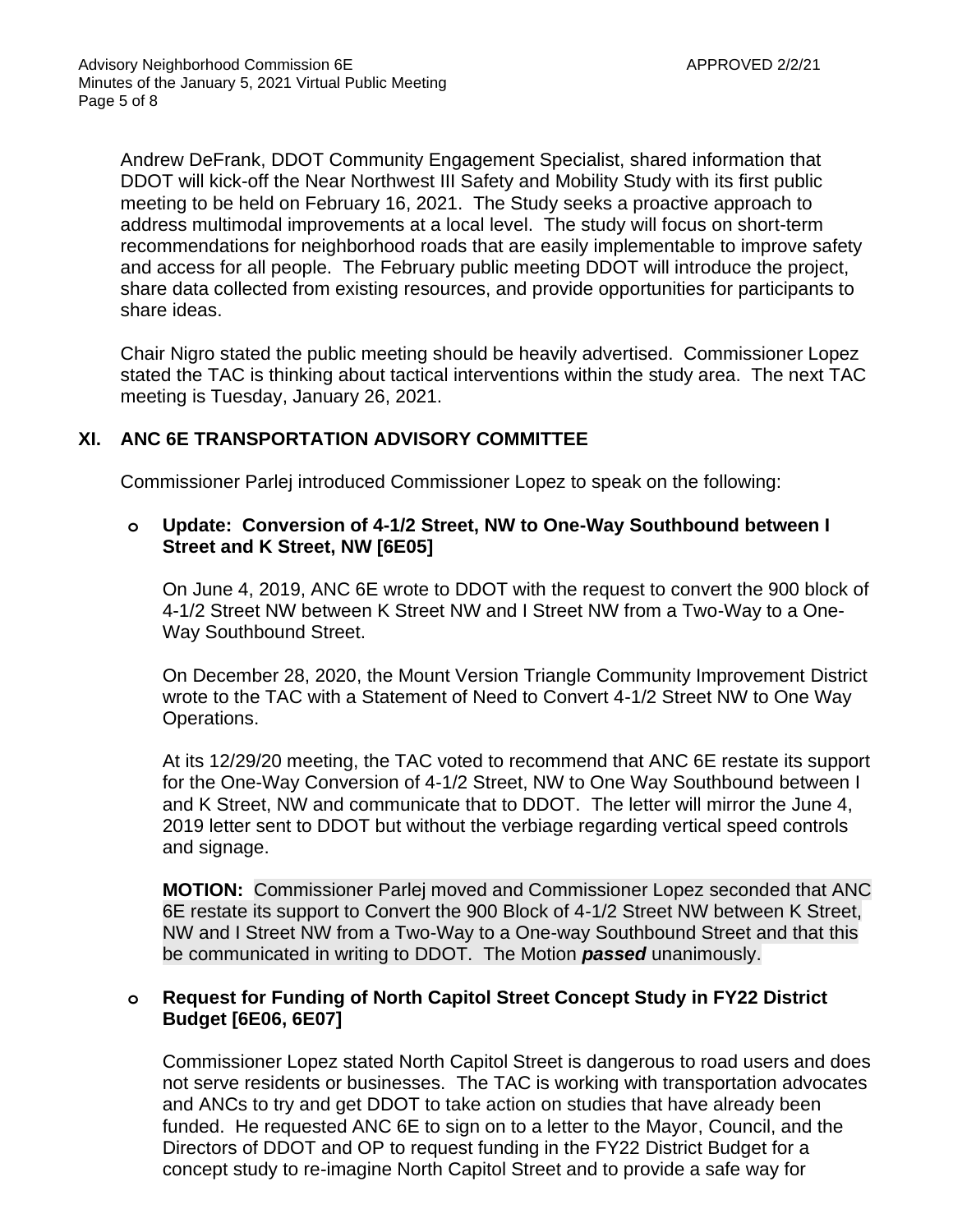residents to get to and from their homes and to create an accessible, appealing commercial corridor to attract visitors to the existing and coming small businesses.

**MOTION:** Commissioner Lopez moved and Commissioner Parlej seconded that ANC 6E sign on to the letter requesting funding in the FY22 Budget for a concept study to re-imagine the North Capitol Street corridor. The Motion *passed* unanimously.

#### **XII. APPROVAL OF MINUTES OF DECEMBER 1, 2020 MEETING**

**MOTION:** Commissioner Wiggins moved and Commissioner Blackson seconded to approve the Minutes of the **December 1, 2020** ANC 6E Public Meeting with any edits to be submitted to the Recording Secretary. The Motion *passed* unanimously.

#### **XIII. APPROVAL OF MONTHLY MEETING DATES**

**MOTION:** Commissioner Nigro moved and Commissioner Wiggins seconded to approve the following ANC 6E 2021 Public Meeting schedule:

Tuesday, January 5, 2021 Tuesday, February 2, 2021 Tuesday, March 2, 2021 Tuesday, April 6, 2021 Tuesday, May 4, 2021 Tuesday, June 1, 2021 Tuesday, July 6, 2021 NO MEETING IN AUGUST Tuesday, September 7, 2021 Tuesday, October 5, 2021 Tuesday, November 2, 2021 Tuesday, December 7, 2021 Tuesday, January 4, 2022

The Motion passed unanimously.

ANC 6E Public Meetings will continue to be held virtually until further notice.

### **XIV. APPROVAL OF TREASURER'S REPORT**

Treasurer Wiggins stated the balance in the checking account as of December 30, 2020 was \$50,708.47.

**MOTION:** Commissioner Wiggins moved and Commissioner Eichler seconded to approve the Treasurer's Report. The Motion *passed* unanimously.

#### **o ANC Security Fund Participation**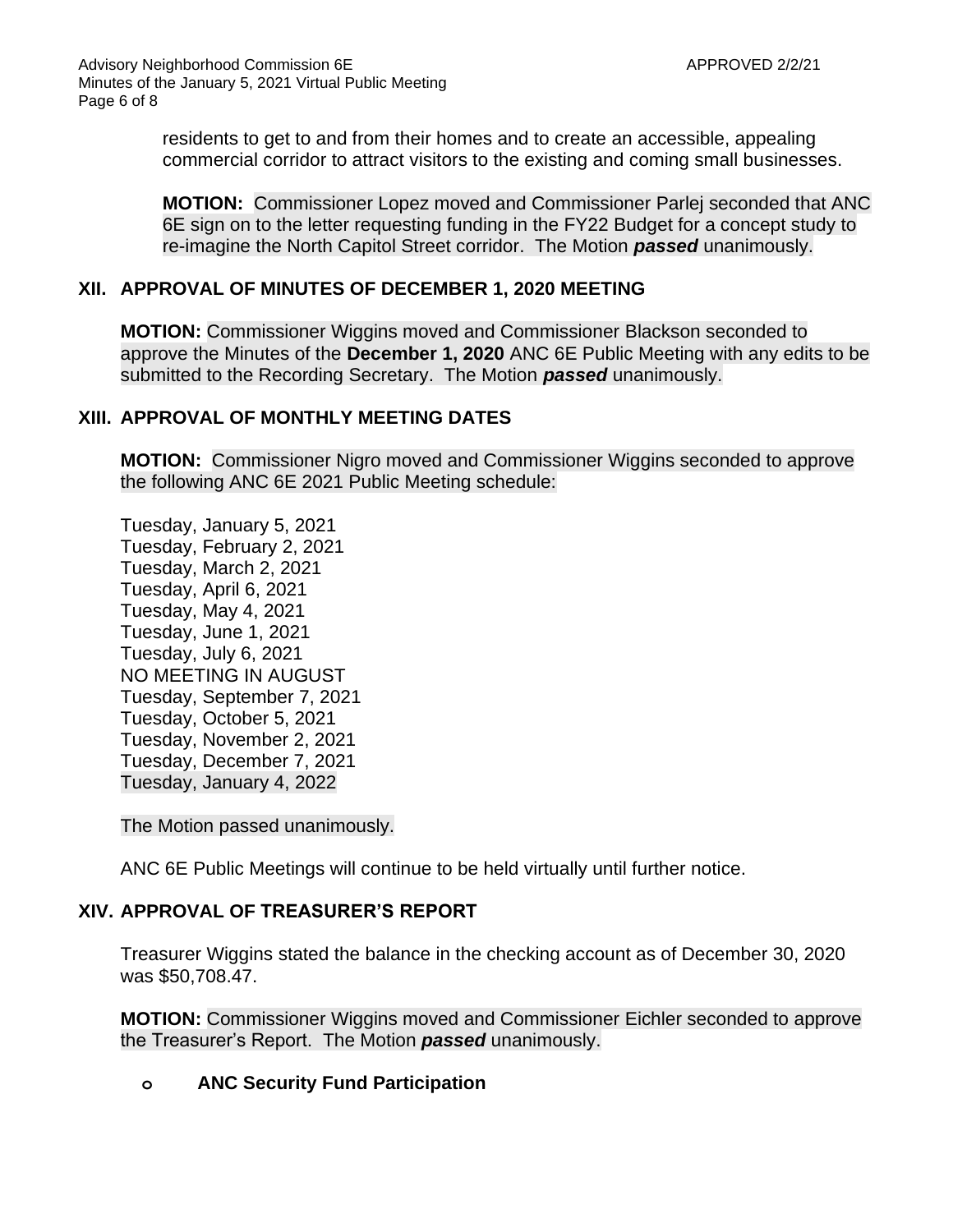**MOTION:** Commissioner Wiggins moved and Commissioner Parlej seconded to approve ANC 6E participation in the ANC Security Fund at a cost of \$25.00. The Motion *passed* unanimously.

### **XV. APPROVAL OF EXPENSES**

- **A. MOTION:** Commissioner Wiggins moved and Commissioner Blackson seconded to approve the invoice submitted by 80Port, LLC in the amount of \$175.00 for the ANC 6E website. The Motion *passed* unanimously.
- **B. MOTION:** Commissioner Wiggins moved and Commissioner Blackson seconded to approve for payment the Zoom Invoice in the amount of \$68.89 submitted by Commissioner Nigro for videoconference services. The Motion *passed* unanimously.

# **XVI. ANNOUNCEMENTS**

- **A.** Commissioner Nigro stated a Neighborhood Watch for 6E04 is being started in partnership with MPD and more information will follow.
- **B.** A Community Meeting will be held on January 19, 2021 to discuss the plans for the proposed redevelopment of the park at New Jersey and O Street, NW.
- **C.** The Commission is seeking nominations for residents to chair the TAC, ABC Licensing Committee, and Zoning Committee. Residents are also encouraged to join these committees as members.
- **D.** Theresa DuBois, Acting Director of Community Engagement for Events DC, offered her congratulations to the new and returning commissioners. Events DC's FY 21 grant program has launched with a deadline of March 1, 2021. The grant program provides financial support to qualifying non-profit organizations dedicated to supporting children through sports, performing arts or cultural arts in DC. From January 12-16, 2021, virtual information sessions will be held weekly at 1:00 p.m. and 6:00 p.m. where the application process and required documentation will be discussed.
- **E.** Commissioner Nigro thanked Marcus Whitaker and Ed Andersen for serving as cohosts of the Zoom Videoconference for tonight's ANC 6E Public Meeting.

### **XVII. NEXT MEETING: TUESDAY, FEBRUARY 2, 2021**

### **XVIII. ADJOURNMENT**

**MOTION:** There being no further business to come before the Commission, Commissioner Nigro moved and Commissioner Wiggins seconded that the meeting be adjourned. The Motion *passed* unanimously. The meeting adjourned at 9:27 p.m.